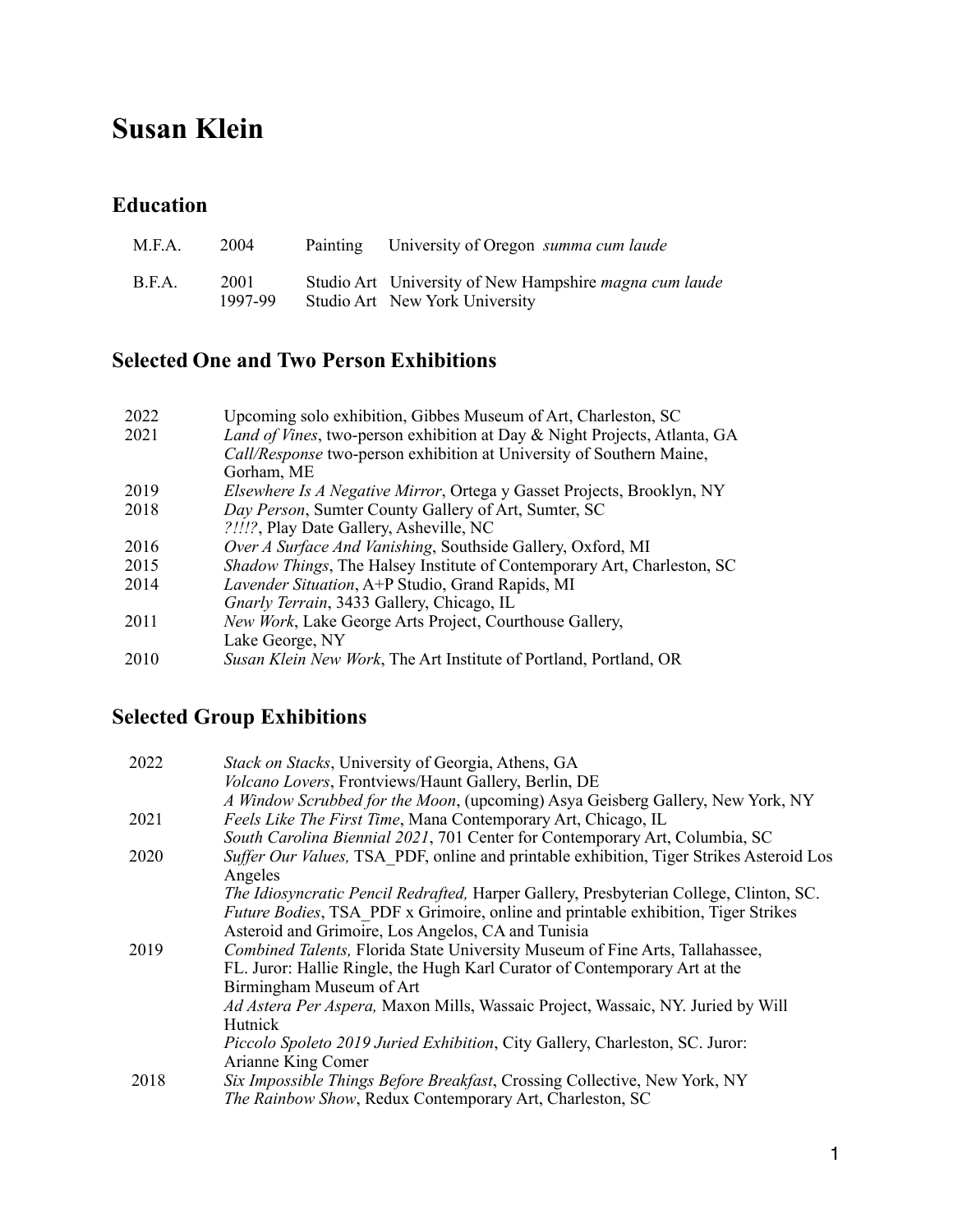|      | Manatee, Tiger Strikes Asteroid, Chicago, IL                               |
|------|----------------------------------------------------------------------------|
| 2017 | Get Well Soon, The Southern, Charleston, SC                                |
|      | New Painting, The Southern, Charleston, SC                                 |
|      | Introductions, Trestle Gallery, Brooklyn, NY. Guest Curator: Julie Torres  |
| 2016 | At Home And Further Afield, SiTE:LAB, Grand Rapids, MI. Curated by         |
|      | Mark Rumsey                                                                |
|      | Filling the Void: The Art of Installation, Upstairs [Art Space], Tryon, NC |
| 2015 | Word and Image, Tapir Gallery, Berlin, Germany                             |
|      | Tempelhofer Miami, curated by Siebren Versteeg. Berlin, Germany            |
| 2014 | The Road Gallery Summer Show, Road Gallery, New York, NY                   |
| 2013 | Sweet 'Art, Area 405, Baltimore, MD                                        |
| 2011 | Process: Abstract Painters, Brooklyn Artists Gym, Brooklyn, NY             |
|      | ARCH., Manifest Research Gallery and Drawing Center, Cincinnati, OH        |
| 2010 | Texas National 2010, Cole Art Center, Nacogdoches, TX. Juror: Judy Pfaff   |
|      | Summer Faculty Exhibition, Cascade Gallery, Portland Community College,    |
|      |                                                                            |

## **Curatorial Work**

| 2021 | <i>Tiger Strikes Greenway</i> , Public art on the greenway, Charleston, SC            |
|------|---------------------------------------------------------------------------------------|
| 2021 | Maintenance of Way, Tiger Strikes Asteroid and Redux Contemporary Art Center,         |
|      | Charleston, SC                                                                        |
| 2020 | <i>It's Electric</i> , online/printable exhibition, Tiger Strikes Asteroid Greenville |
|      | Yardwork, public art exhibition, Charleston, SC                                       |
| 2019 | Founding Member, Tiger Strikes Asteroid, Greenville, SC (art gallery in a             |
|      | network that includes Tiger Strikes Asteroid New York, Philadelphia, Chicago,         |
|      | and Los Angeles)                                                                      |
| 2018 | Nighttime For Strangers, NARS Foundation, Brooklyn, NY                                |

#### **Grants/Awards/Residencies**

|      | 2022    | Jentel Artist Residency, Banner, WY                                      |  |
|------|---------|--------------------------------------------------------------------------|--|
|      |         | Watershed Center for the Ceramic Arts, Newcastle, ME                     |  |
|      | 2020/21 | Pollock-Krasner Foundation Grantee                                       |  |
|      | 2021    | Artist in Residence, The Gibbes Museum of Art, Charleston, SC            |  |
|      | 2020    | The Hambidge Center Residency, Rabun Gap, GA                             |  |
|      | 2019    | Dean's Excellence Award, College of Charleston                           |  |
| 2018 |         | Wassaic Project Residency, Wassaic, NY                                   |  |
|      |         | International Studio and Curatorial Program Summer Residency Program,    |  |
|      |         | Brooklyn, NY                                                             |  |
|      |         | Dean's Excellence Award, College of Charleston                           |  |
|      |         | Research and Development Grant, College of Charleston                    |  |
|      |         | Low Country Quarterly Grant, City of Charleston, SC                      |  |
|      | 2017    | Otis College of Art and Design Summer Residency Program, Los Angeles, CA |  |
|      |         | Low Country Quarterly Grant, City of Charleston, SC                      |  |
|      |         | Research and Development Grant, College of Charleston                    |  |
|      |         | Dean's Excellence Award, College of Charleston                           |  |
|      | 2016    | Dean's Excellence Award, College of Charleston                           |  |
|      | 2015    | Takt Berlin Residency, Berlin, Germany                                   |  |
|      |         | Faculty Research Grant, College of Charleston                            |  |
|      |         |                                                                          |  |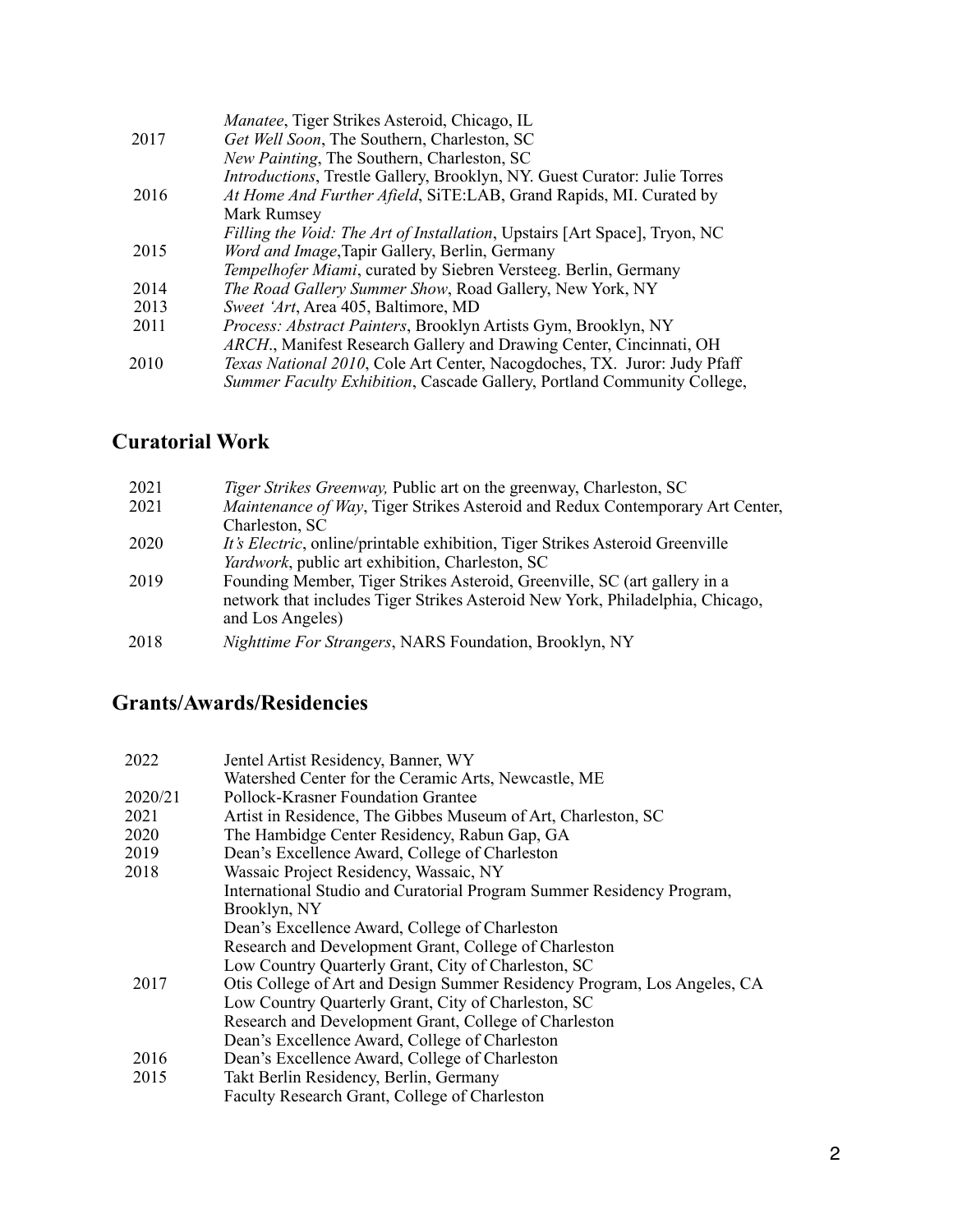| 2014 | Ox-Bow Residency Award, Saugatuk, MI                      |
|------|-----------------------------------------------------------|
|      | Arteles Creative Residency Program, Haukijarvi, Finland   |
| 2013 | Vermont Studio Center, Full Fellowship Award, Johnson, VT |

## **Visiting Artist Lectures/Presentations/Critiques**

| 2021 | Lecture and Undergraduate Critiques, University of Southern Maine, Gorham, ME,<br>October 15  |
|------|-----------------------------------------------------------------------------------------------|
| 2019 | Lecture, Oxbow School of Painting and Sculpture, Saugatuk, MI                                 |
| 2018 | Lecture and Undergraduate Critiques, University of North Carolina, Asheville,<br>NC, April 19 |
|      | Artist Led Tour, Gibbes Museum of Art, Charleston, SC                                         |
|      | Talk on Residency Programs, Redux Contemporary Art Center, Charleston, SC                     |
|      | Artist Talk, Wassaic Project, Wassaic, NY                                                     |
|      | Artist Talk, Sumter County Gallery of Art, Sumter, SC                                         |
| 2015 | Lecture, College of Charleston (in conjunction with the Halsey Institute of                   |
|      | Contemporary Art), Charleston, SC, November 21.                                               |
|      | Lecture and Undergraduate Critiques, Ball State University, Muncie, IN,                       |
|      | November 16 and 17.                                                                           |
|      | Lecture, Tapir Gallery, Berlin, Germany, July 8.                                              |
| 2013 | Lecture and Graduate Critiques, University of New Hampshire, Durham, NH,                      |
|      | March 28.                                                                                     |
| 2009 | Lecture, Portland Community College, Portland, OR, May 11.                                    |

#### **Teaching**

| Associate Professor of Art, College of Charleston, Charleston, SC                 |
|-----------------------------------------------------------------------------------|
| Faculty, Oxbow School of Painting and Sculpture Summer Workshop, Saugatuk,        |
| МI                                                                                |
| Visiting Assistant Professor of Art, Grand Valley State University, Allendale, MI |
| Adjunct Instructor of Art, Portland Community College, Portland, OR               |
| Adjunct Instructor of Art, Art Institute of Portland, Portland, OR                |
| Adjunct Professor of Art, Portland State University, Portland, OR                 |
| Instructor, Community Art Education, Clark College, Vancouver, WA                 |
| Graduate Teaching Fellow, University of Oregon, Eugene, OR                        |
|                                                                                   |

#### **Bibliography**

Art Maze Magazine, Winter Edition, 2019. Editors Pick

 Paolo Arao, "Susan Klein Visited by Paolo Arao", September 13, 2018. The Coastal Post. <http://thecoastalpost.com/studio-visits-posts/2018/9/13/susan-klein-visited-by-paolo-arao>

 Stacia Yeapanis, "Other People's Pixels Interviews Susan Klein", July 5, 2018. http://blog.otherpeoplespixels.com/otherpeoplespixels-interviews-susan-klein